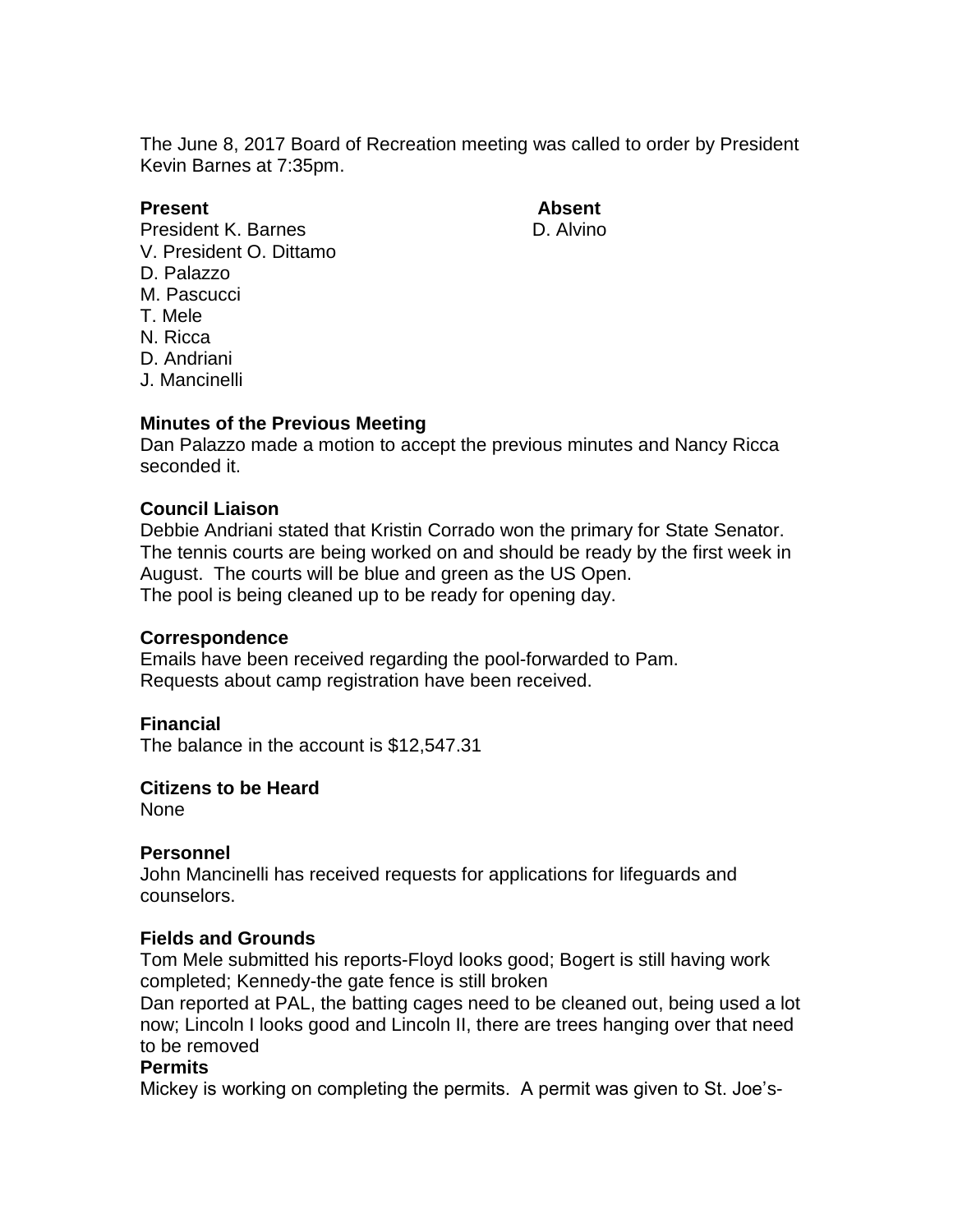insurance was provided.

## **Pool**

Pam stated that the pool was painted today. John has met with Nicole to begin planning. Nancy asked if possible, can someone do Arts and Crafts up at the pool as an activity one time/week. Children would be responsible for paying for craft. Debbie Andrianni stated that Doreen does crafts at the library, possibly could do them at the pool also.

Pam stated that all the different membership plans need to be worked on-very confusing-need to be simplified. The pool will be using registers-have them.

### **Old Business**

John stated the parade went well. The band-40 North was great at the PBA Food Truck Fest.

### **New Business**

Dan has the Yankee trip ready to go. We will meet tomorrow night at 4:30 and the bus leaves at 5:00pm.

Thoughts for a future dinner dance with the Flying Mueller Brothers at St. Ann's Church-holds 400 people- John will look into it.

John reviewed the concerts with Don Cerrone-looked at the front lawn for location-the first one will be June  $28<sup>th</sup>$ -John will speak to the VETS for the color guard to do the National Anthem to kick off the concerts for the July  $4<sup>th</sup>$  holiday.

There are concerns for parking and dropping off others.- possibly make the drop off one way. The Friends of the Library will be selling refreshments.

Paint Night-possible send home flyers in September and have it in October or November.

Movie Night at the pool-June 24<sup>th</sup>-Disney Moana-maybe we can give leis out. Tom will talk to Sopranos about pizza for the party.

July 4<sup>th</sup>-DJ at the pool-will work with Nicole

Nancy and Mickey suggested having a cook off at the pool-Barbque-steaks, ribs John suggested possible a bake contest, watermelon contest, hot dog contest- in August.

### **Programs**

See above

### **PAL**

Kevin and John went to the last meeting-wanted to show support for the new officers and wish them well. Invited them to come to our summer concerts and possible sell things as fundraisers.

The Board of Rec is interested in doing an event with the PAL as a fundraiser for them. John suggested having a Wild Wacky night with a DJ.

### **Report from the Director**

John stated that Summer is here, looking forward to all our events.